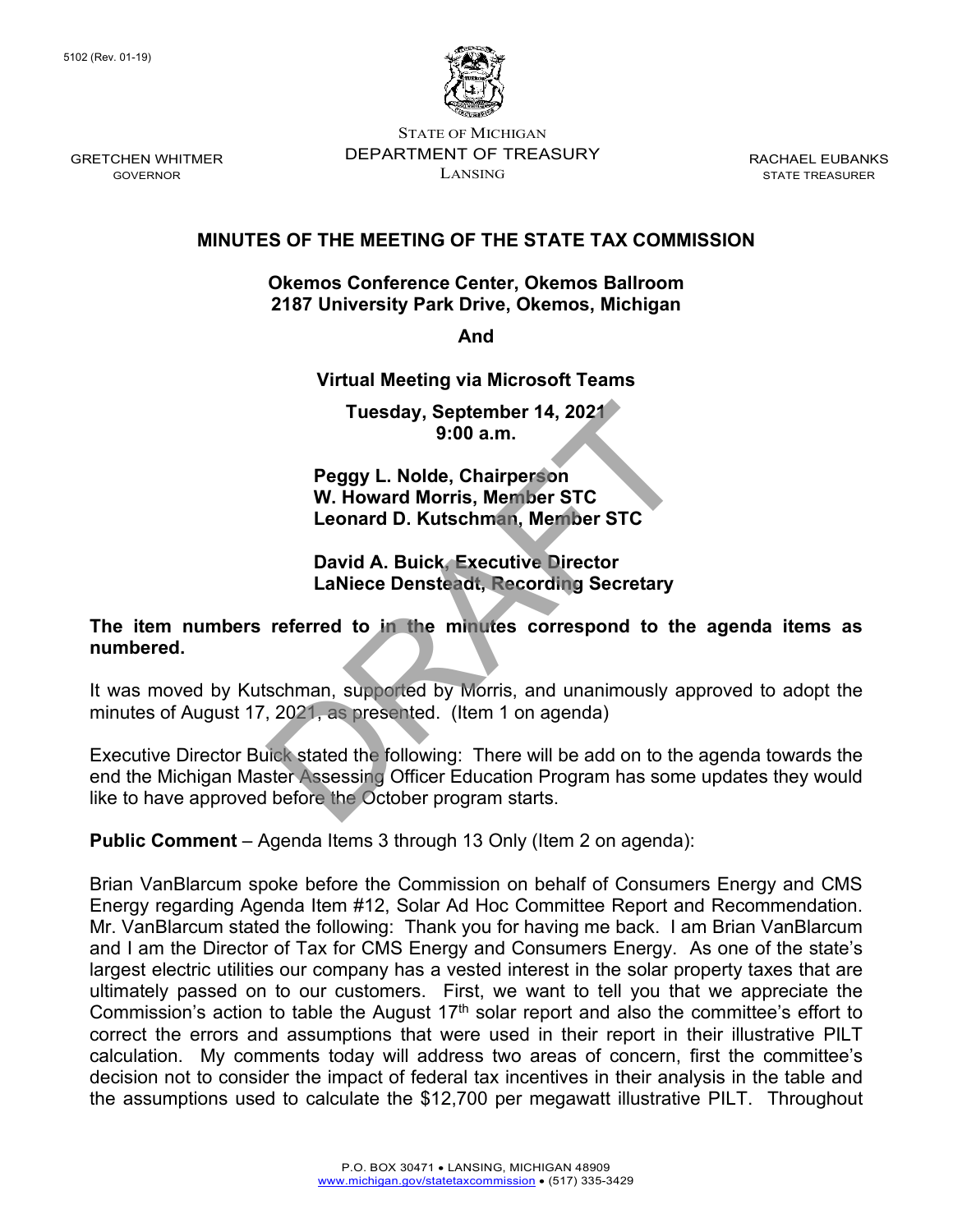the report the committee makes numerous references to the decline in costs and technological advancements that occurred over the last ten years. These outcomes exist largely because the industry responded to the availability of federal tax incentives such as the 30% investment tax credit. The committee has dismissed our arguments and a lot of other stakeholder arguments to include the impact of federal incentives and valuing the true cash value of installed projects. At the same time the committee projects that future solar costs will not only increase by inflationary rates and those recent technological advancements will slowly decline. In a pretty recent and notable development late last Friday the US House released proposed clean energy provisions that are likely to be installed in a final reconciliation bill later this year. The proposed provisions seek to extend the 30% investment tax credit for another decade through 2031 and is noted by the committee in its report the investment tax credit is currently in a phase down position under existing law. The bills that were introduced also seek to reintroduce a \$25.00 per megawatt hour production tax credit for solar with the same phase down schedule through 2031. We believe the introduction of this legislation rebuts many of the positions taken by the committee with the respect to the impact these types of incentives will not only have on the future, but also existing projects located in the state. These federal incentives to the extent that they are will not only continue to drive innovation within our industry but will directly impact the price investors are willing to pay for an existing solar facility knowing that he or she could qualify a new project under and ITC and PTC extensions. Given these recent developments and the likelihood of some type of legislative action later this year we request that the committee to include the impact of federal tax incentives in their analysis including the presentation of a discounted cash flow analysis that supports their solar multipliers.

With respect to the PILT it is evident the committee spent an awful lot of time improving the narrative around their PILT calculation, but the committee continues to use conservatively high assumptions that simply overstate potential tax revenue from solar and thus overstate the illustrative PILT. From a millage rate perspective, the committee appears to be leveraging 23 small or uniquely positioned solar facilities that are currently located in the state to arrive at an average of 28 mills. The report doesn't indicate the list of those facilities the size or location of those facilities or whether those projects were developed with existing tax incentives under Michigan law. To develop large scale solar in the 10 to 20 megawatts range the land needed to fulfill these projects is likely to come largely from rural areas. Areas with much fewer local governmental services and also lower millage rates. Several weeks back I provided the committee a list of MPSC projects either through PPA's or utility owned facilities that are planned to be placed into service between 2001 and 2023. Many of these facilities are in the 10-to-20-megawatt range and there is a handful that is in the 100-megawatt range and most have millage rates between 18 to 25 range. We request that the committee reevaluate the illustrative PILT using 22 mills which would be a more accurate rate based on the location where large-scale solar installations are likely to be located. As for the predicted factors used to illustrate the PILT or the specific tax we simply do not believe the committee has presented any documented information to support how a 2021 solar installation will be valued over the 25 years. In fact, the predicted actually depreciates for the first 15 year of its life slower than the personal property factors that we use for electric and gas transmission and distribution property here in the state. Property that experiences very little technological advancement on a year over year basis. Is many of the positions taken by the committee wife incentives will not only have on the future, but at These federal incentives to the extent that they are thin our industry but will directly impact the price in that fin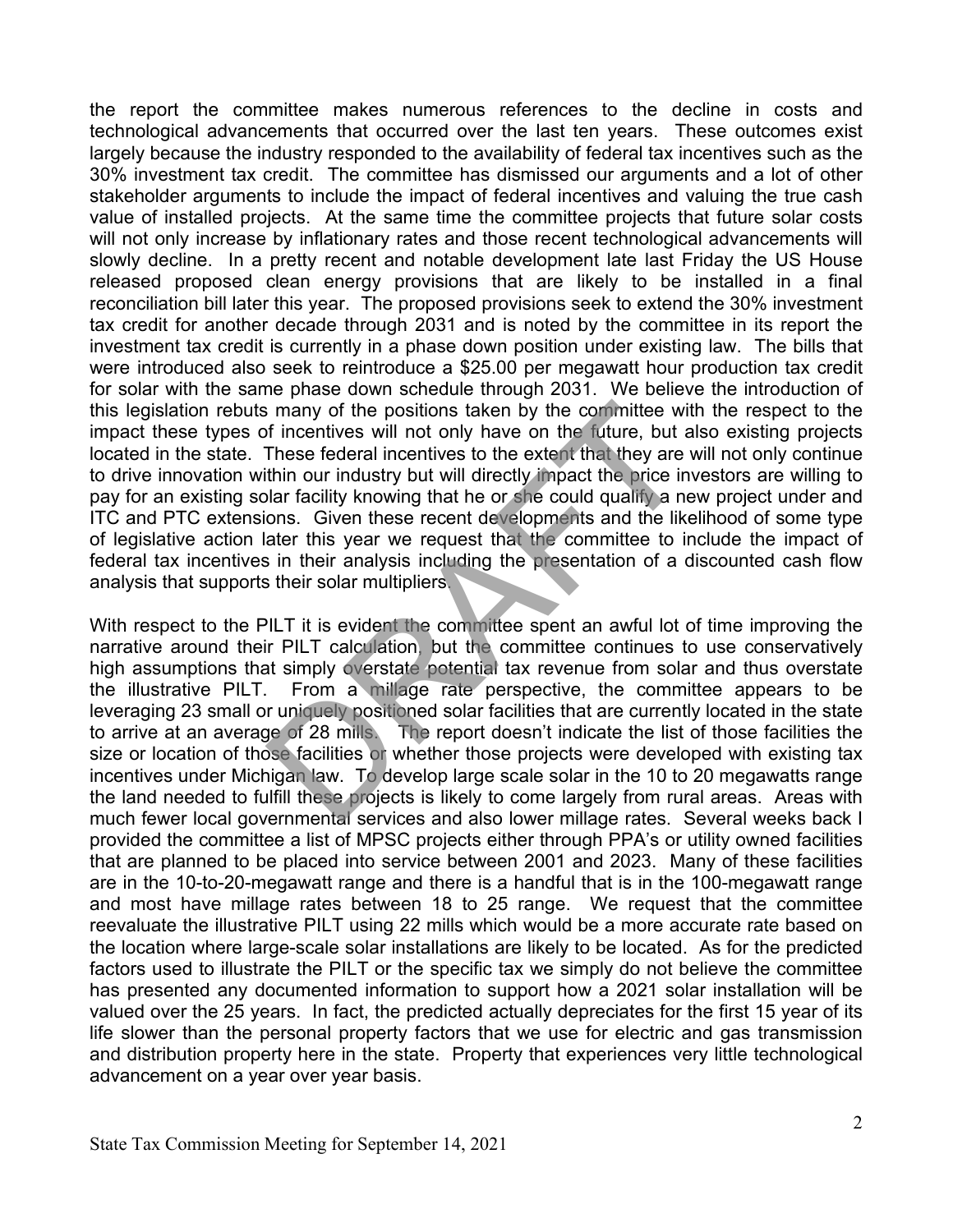Finally, the committee calculates the illustrative PILT using a 4% discount rate in a 25-year potential tax revenue stream. Use of a 25-year income stream is too short given the report makes numerous references to a 30-year useful life. These references and assumptions should be aligned and consistently used throughout the report. Next, the PILT is calculated using a 4% discount rate such a rate is excessive given local governments could fund this revenue shortfall in the earlier years of a project with municipal financing and then it would likely benefit from higher PILT revenue in later years of a project compared to that ad valorem collection. To that point entering into a long-term consistent specific tax or payment in lieu of tax likely reduces the associated risk versus an ad valorem tax collection and therefore should provide for a lower discount rate. We recommend the committee reevaluate the specific tax using a 30-year period and a 1 to 2% discount rate. With that said I appreciate the opportunity to address the Commission here again on what is a very important topic for our company and ask that this report be tabled again to provide further time to investigate the impact of federal incentives and the impact they may have on the illustrative tables and the assumptions used to calculate the \$12,700 PILT.

Sean Brady spoke before the Commission on behalf of Clean Grid Alliance regarding Agenda Item #12, Solar Ad Hoc Committee Report and Recommendation. Mr. Brady stated the following: Just to quickly introduce Clean Grid Alliance we are a not-for-profit advocate. We work on policies that promote level playing field for large scale renewable and battery resources. We primarily focus on what I like to call the original big ten footprint from Michigan to Minnesota. Half of our members are large scale renewable developers working on winds, solar and battery storage so that is who we are. Thank you for addressing this issue and this very important topic and being open to our comments and our feedback. We have reviewed the most recent report prepared for today and our view is that the recommendation from this report would still result in Michigan having personal property taxes as mentioned in the last call that would be very high even at \$12,700 it would still be close to being the highest here in the mid-west. Consequently, we view that this would deter or even curb interest in developing solar resources in Michigan however as the previous speaker mentioned there are a few changes to the input in the assumptions that can be made that would make these proposals competitive with neighboring states. Some of my topics overlap with the previous so I won't address those. I will just address a couple of changes that were not mentioned by the previous speaker. calculate the \$12,700 PILT.<br>
fore the Commission on behalf of Clean Grid Allian<br>
Hoc Committee Report and Recommendation. Next<br>
lickly introduce Clean Grid Alliance we are a not-for<br>
at promote level playing field for larg

First, I want to quickly address the 2022 property tax table and table one. We see this table would yield a tax rate that is better than table two, but it would still be one of the highest in the region. Most of our states we work in we see the depreciation rate basically bottoming out around 9 or 10 so if you were to change or move the .12 factor to a 9 or 10 it would make Michigan comparable to the rest of mid-western states. In addition, one of the factors that is of concern is the proposal in the report to review and change on a yearly basis. This creates risk for solar projects because if you are not familiar these large-scale solar projects basically enter into one contract, so they know for their entire life their revenue stream is pretty much known and fixed for a 15-to-20-year period. There is no way to change it and so you have variability a lot of the costs such as personal property tax it creates a risk. So, to minimize that or to account for that market dynamic some states would not review on an annual basis but we recommend every 8 to 10 years to account for the changes in the market.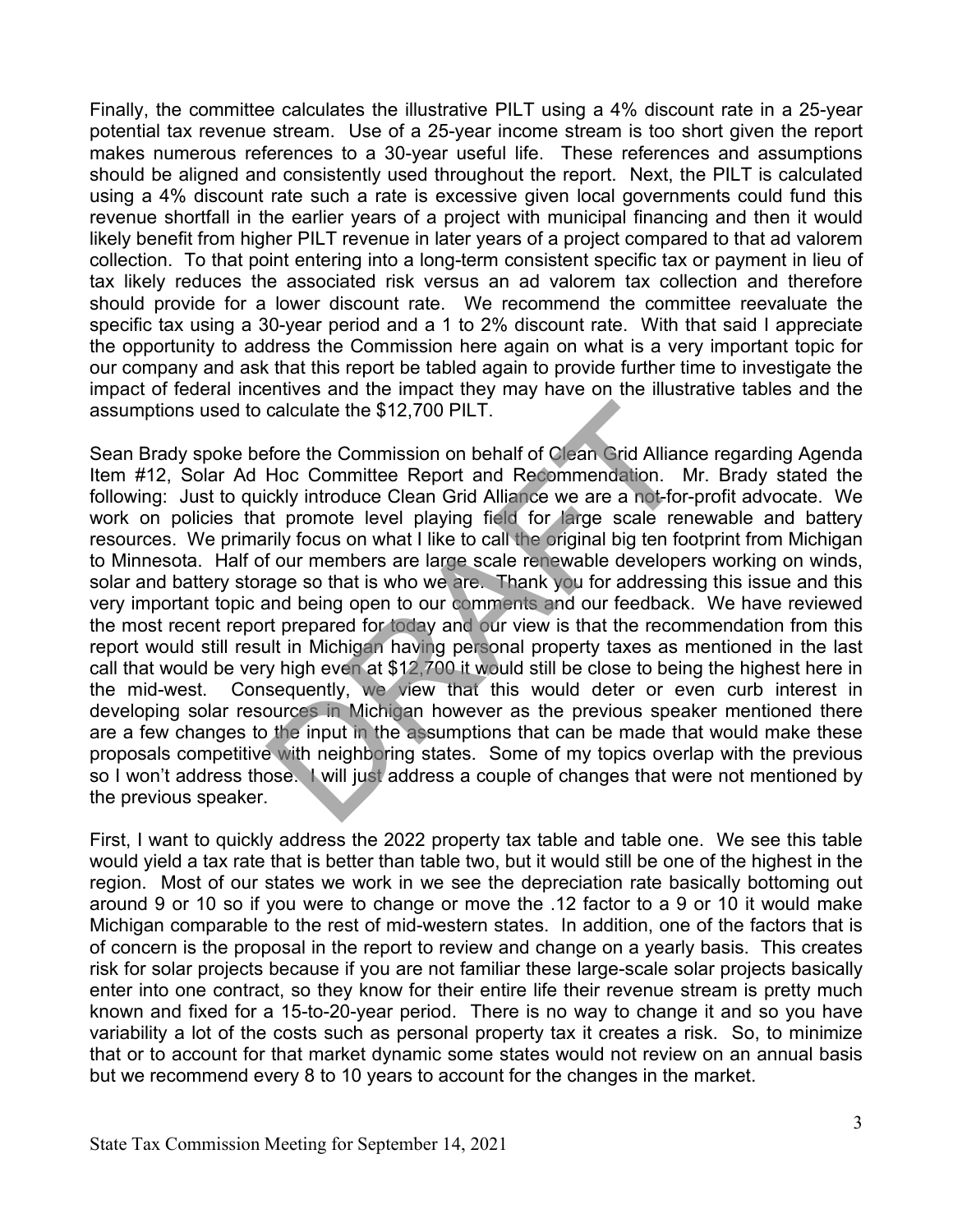Turning to the PILT or the alternative specific tax rate we appreciate you looking at this we are supportive of this policy as being a tax option. However, even despite the changes that were made we say this table is still leaving Michigan not competitive with other states. It was mentioned in the report that Ohio, Wisconsin and I will add Illinois their rates are about 50 to 60% of what was suggested as a tax rate of \$12,700 per megawatt. Illinois and Ohio that is inclusive of real personal property tax, so it is real and personal property tax it is about 50 to 60% of the rate you are looking at right now. In addition, Wisconsin would be 1/12 of that Indiana would be lower and Minnesota would be about ½ of what you are looking at. To kind of summarize this all things being equal using this specific alternative rate and if Michigan would adopt this as an alternative rate other states would be a better investment opportunity for investors because this rate is higher than what was levied by its neighbors.

There are some changes that can be made and before I get into a couple of assumptions and input changes, I do want to briefly mention tax abatements as a policy. There are a number of states in the region that already offer a full or partial abatement for large scale solar projects and the reason I mentioned this is that unlike utilities a lot of the wind developers I represent are not required to build in Michigan. They look at working in all the states across the country and they are looking for economic opportunities to build their projects and they review the tax policy state by state and if Michigan's tax rates are at the higher end like this recommendation would be then one way to help equalize that situation is to consider a tax abatement policy. I don't want to go into much more detail than that because I know that is not necessarily your purview and that would be a legislative issue. I just wanted to put that out there.

Quickly, because I don't want to take up too much more of your time there were 3 points or assumptions, we think would make a significant change one is the millage rate that the prior speaker just mentioned. A second is period of depreciation or maybe stated differently the table two depreciates over 25 years. If you were to hasten that depreciation rate and use basically what was in table one or something closer to table one you would reduce the tax rate and make it more comparable to other states. The last point is depreciation factors on the solar facility cost itself accounting for functional changes over time the trend line right now shows that costs for solar projects are declining. The report said that their assumption was based on keeping solar facility costs fixed for the life. If you make a cost to account for some of those depreciation over time that would make an impact. To wrap up, the industry is supportive of the pathways you are looking at and proposing in this report it is just that the tables result in rates we think will make Michigan uncompetitive with neighboring states, but I have outlined a number of changes that could be made to both table one and table two that would make Michigan treat solar development the same way it is in other states. Thank you for your time. on that already offer a full or partial abatement is<br>son I mentioned this is that unlike utilities a lot of the<br>uired to build in Michigan. They lock at working in<br>are looking for economic opportunities to build the<br>state

Mike Alaimo spoke before the Commission on behalf of the Michigan Chamber of Commerce regarding Agenda Item #12, Solar Ad hoc Committee Report and Recommendation. Mr. Alaimo stated the following: I am the Director of Environmental and Energy Affairs. Thank you for the opportunity to speak in front of you today regarding the Solar PILT Valuation report. I wanted to express the Michigan Chamber has strong concerns with the findings of the report and the assumptions under which those findings were obtained. I know we have other industry stakeholders speaking to some of those issues and have spoken to those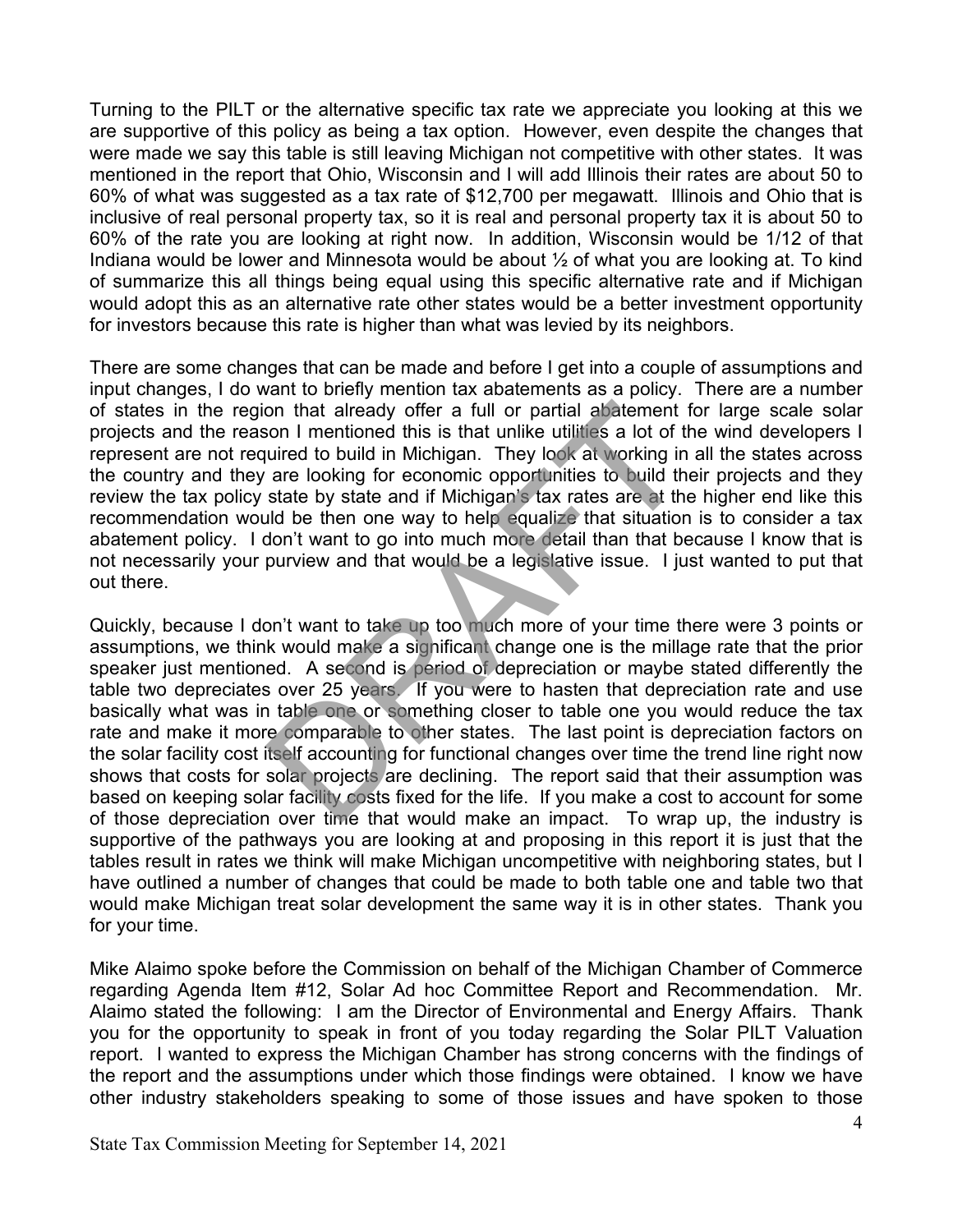issues so I am not going to duplicate those efforts, but I want to speak more broadly to the potential ramifications this report could have on the solar energy market as a whole in Michigan. As coal and fossil fuel-based power generation technology come offline due to economic factors and environmental concerns the deployment of utility scale solar generations largely seen as critical in ensuring greater liability and competitive rates into the future. So not only do we have utility companies and power developers some of which you have heard from today investing in solar but as important we have Michigan businesses that are increasing and relying on solar in order to have access to clean and affordable energy. In order to achieve the level of solar generation deployment needed to keep energy rates competitive in this state we need to put into place policies that will help incentivize this development. We fear this evaluation report would have the opposite effect. I think as you have already heard this report would make us one of the least competitive marketplaces for solar development in the region and it really is just not the direction, we as a state want to head. Policies to ensure competitive rates for energy consumers is a top priority of the Michigan Chamber. We feel the guard rails need to be put in place that provide stable and encouragement of solar development and generation deployment in the state. A predictability uniformity on cost and taxes for solar installations are key in order to ensure certainty for the developers that rely on long term fixed rates. Creating uncertainty in the marketplace or increasing the costs for power generation will have a negative impact on the grid and increase energy rates for Michigan consumers and businesses. Finally, I just want to add and make note of the Governor's Executive Order 2020-182 which creates the council on climate solutions. The charge for this council as stated by the Governor in said order is to reduce economy wide emissions and ultimately achieve statewide carbon neutrality by 2050 and there is also an interim goal of, I believe 28% reduction by 2035. A very real and quick tight timeline were looking at to see substantiative carbon reductions economy wide looking at all industries and sectors. There will be multiple pathways towards achieving the Governor's goal but unquestionably solar will play a disproportionately significant role in that. The valuation report before the Commission today would ultimately increase the costs of building this critical energy infrastructure and in turn create an impediment towards the Governor's carbon reduction goal. We implore you to take the thoughts and the considerations before you from ourselves and some of our industry stakeholder partners into account today. Thanks so much and appreciate your time. We feel the guard rails need to be put in place that<br>solar development and generation deployment<br>tiy on cost and taxes for solar installations are ke<br>elopers that rely on long term fixed rates. Creatius<br>asing the costs for

Ryan Martini spoke before the Commission on behalf of American Clean Power Association regarding Agenda Item #12, Solar Ad Hoc Committee Report and Recommendation. Mr. Martini stated the following: ACP appreciates the opportunity to be a part of this stakeholder process today. We are a trade association representing 800 members including manufactures, owners, purchasers and investors in renewal generation including in Michigan and we work closely with the Clean Grid Alliance who spoke previously. I will keep this brief and also express my support for the statements of Mr. Brady as well.

The three main points I would like to make are in reference to the valuation multipliers and the alternative specific tax as well as economic benefits. On the cost valuation multipliers given the ongoing drop in the price of solar panels and storage systems the replacement cost should reflect the most current cost of the original materials, so ACP supports the committee's recommendation for the use of the original cost valuation multipliers to arrive at current reproduction only replacement costs. As long as those valuation multipliers are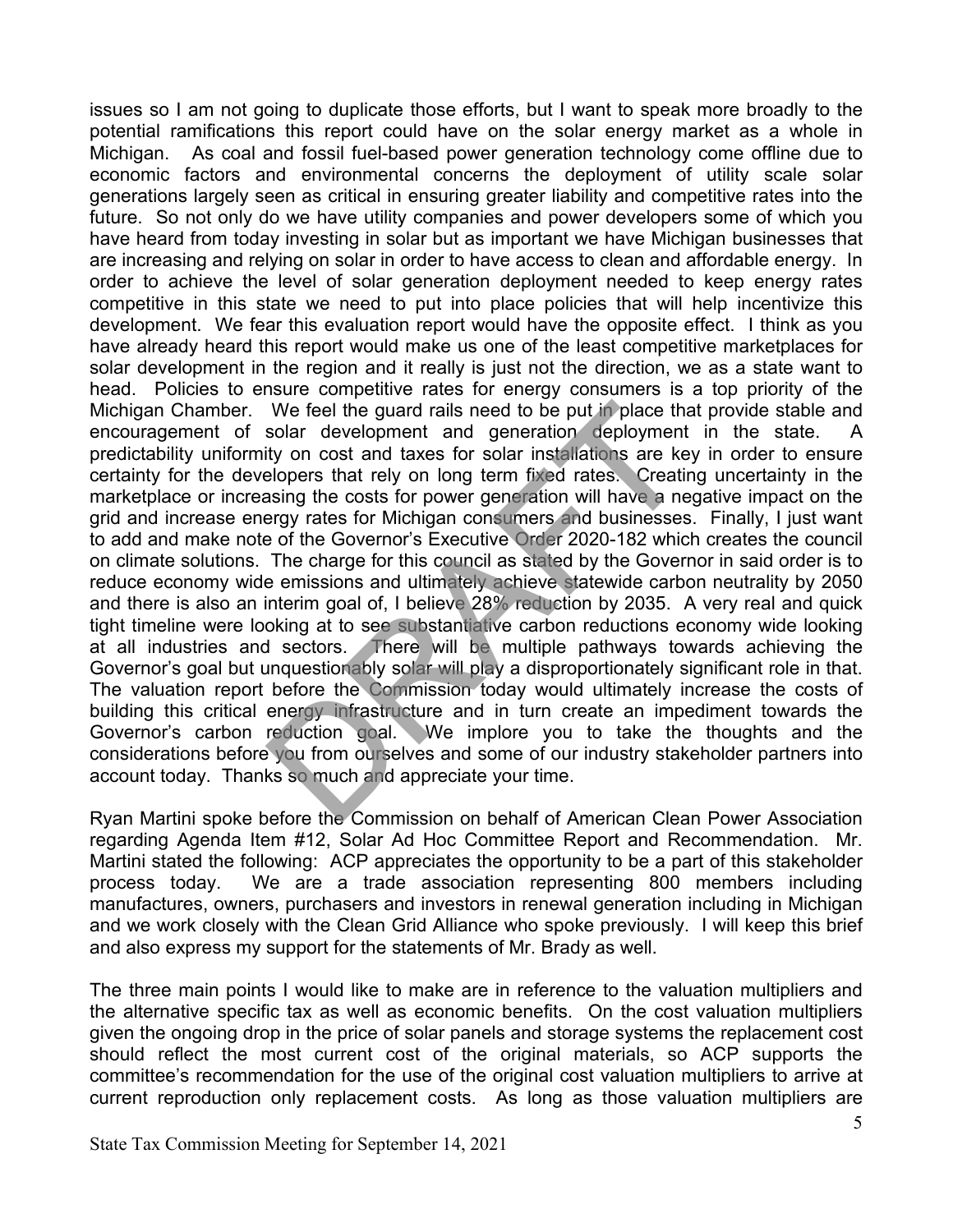appropriately used. We support the updating of these for each year to account for those costs to decline, however, to provide certainty for operating projects we would suggest that multipliers be made in tables for perspective projects to use in future years but not applied retroactively to tables for those same projects.

On the alternative specific tax, the final reports of September  $14<sup>th</sup>$  propose assessment tables and derive taxes are significantly higher than current solar property tax assessment methods in Michigan. We initially suggested \$18,000 per megawatt alternative specific tax represents a 170% increase in tax liability and the revised \$12,700 per megawatt remains a 120% increase from taxation based on current assessment methods. The currently proposed taxes not only are higher than the current levels in Michigan but as others have mentioned also significantly higher than nearby states which would likely hinder investments in Michigan in favor of those surrounding states. ACP encourages the Commission to reevaluate some of the methods used to arrive at that level such as the millage rate to a more closely requested rate that will actually be seen by the utility scale solar projects coming in. We support the adjustments in this direction in the September  $14<sup>th</sup>$  report, but we encourage further ways to find that based on rates local to the current developing solar projects of 2 megawatts or more. It could be adjusted as more and larger projects come online.

Lastly, on economic benefits we believe that with the recent predicted evaluation impact structure in place for solar the industry will be secured to provide significant economic benefits to the State for years to come. Closely paralleling the examples for the growing wind energy industries in the state which currently has thirty-nine utility scale projects that conquered 3200 megawatts representing 5 billion in investments and 67 million in annual state and local taxes for 33 million annual payments directly to landowners. ACP is confident from this experience in the wind industry solar tax policies can help establish new economic factors for communities and directly for landowners. ACP is thankful that you allowed us to speak today in this stakeholder process and we are happy to help the Commission and other stakeholders to develop this valuation and multiplier for solar in Michigan. Thank you. be seen by the utility scale solar projects coming<br>irection in the September  $14^{\text{th}}$  report, but we encouses local to the current developing solar projects of 2<br>is more and larger projects come online.<br>benefits we beli

The Commission also received for their review a letter from Ryan Martini on behalf of American Clean Power regarding Agenda Item #12, Solar Ad Hoc Committee Report and Recommendation. The letter reiterated the information Mr. Martini indicated when he had spoken before the Commission.

The Commission also received for their review a letter from Kenna Mulligan on behalf of Invenergy regarding Agenda Item #12, Solar Ad Hoc Committee Report and Recommendation. The letter indicated Invenergy is a leading, privately held developer and operator of sustainable energy sources. In Michigan, Invenergy has developed five currently operational wind and solar projects and three additional projects are under contract for a total of \$1,200 megawatts of generation capacity. Invenergy invests more than \$1.6 million annually in local Michigan taxes and pays more than \$730,000 in annual wages and benefits. Invenergy indicated the State Tax Commission could have more information available to it if it agrees to confidentiality protections. Invenergy offered more information if a confidentiality agreement could be put in place as provided under Michigan FOIA statute. Invenergy indicated the proposed alternative specific tax is a 90% increase over current Michigan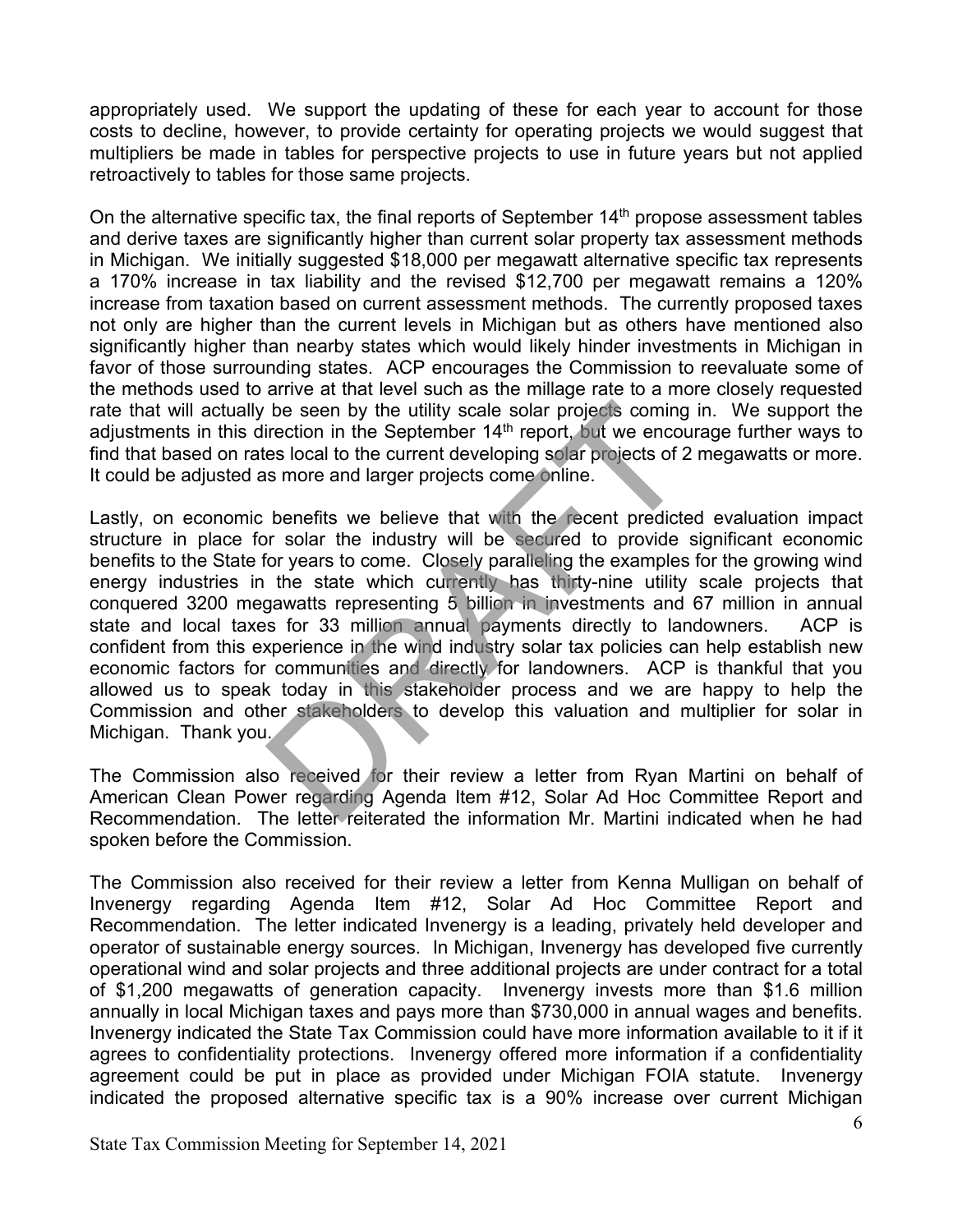taxation levels. Invenergy also stated the PPA price is not a simple proxy for equipment value. Invenergy thanked the State Tax Commission and Ad Hoc Solar Committee for exploring the valuation of solar equipment and addressing solar personal property taxes and looks forward to continued engagement on this topic.

It was moved by Morris, supported by Kutschman, and unanimously approved Bulletin 11 of 2021 Property Tax Appeal Procedures for 2022. (Item 3 on agenda)

It was moved by Kutschman, supported by Morris, and unanimously approved Bulletin 12 of 2021 Poverty Exemption Audit. (Item 4 on agenda)

It was moved by Morris, supported by Kutschman, and unanimously approved to adopt the 2022 System Economic Factors for Electric Distribution Cooperatives. (Item 5 on agenda)

It was moved by Kutschman, supported by Morris, and unanimously approved three (3) recommendations made by staff and the Education and Certification Committee regarding the interlocal agreements from Otsego, Ontonagon and Missaukee counties that demonstrate the proposed Designated Assessor can ensure that the local units within these counties can achieve and maintain substantial compliance with the General Property Tax Act in the event the Designated Assessor provisions within Public Act 660 of 2018 become necessary. (Item 6 on agenda)

The Commission reviewed the staff recommendation regarding the complaint dated July 1, 2021, filed against assessor Debby Nederhoed that had proceeded to investigatory review pursuant to the State Tax Commission's Complaint Process Regarding Assessment Administration Practices approved by the Commission on December 16, 2015. Upon review of the response provided by the assessor, staff determined that no further action was necessary and recommended the Commission dismiss the complaint. It was moved by Kutschman, supported by Morris, and unanimously approved to adopt the staff's recommendation to take no further action and dismiss the complaint against Debby Nederhoed. (Item 7 on agenda) Itschman, supported by Morris, and unanimously<br>ade by staff and the Education and Certification Con<br>s from Otsego, Ontonagon and Missaukee counties<br>is a Assessor can ensure that the local units within<br>in substantial compli

It was moved by Morris, supported by Kutschman, and unanimously approved to adopt the official order vacating the August 17, 2021, order and adopting the signed Consent Agreement between the Assessor Discipline Advisory Committee and Ms. Barbara Eaton, holding a formal hearing before the Michigan Office of Administrative Hearings and Rules (MOAHR) in abeyance and Ms. Barbara Eaton voluntary agreeing to voluntary restriction of her assessor certification. Ms. Eaton shall not act as an assessor of record for any additional local units during the time of the restriction. Ms. Eaton may remain assessor of record for the seven local units she is acting as assessor of record. While under restriction Ms. Barbara Eaton shall complete a course on Management Skills, which must be pre-approved by the Executive Director of the State Tax Commission and completed within six months of the date of the order. Ms. Eaton shall remain under disciplinary review until the 2021 Audit of Minimum Assessing Requirements (AMAR) reviews and follow up reviews for all local units for which she is assessor of record have been completed. Following receipt of proof of completion of the required course and staff confirmation of no deficiencies in the 2021 AMAR reviews and follow up reviews, Ms. Barbara Eaton shall receive written notice of release from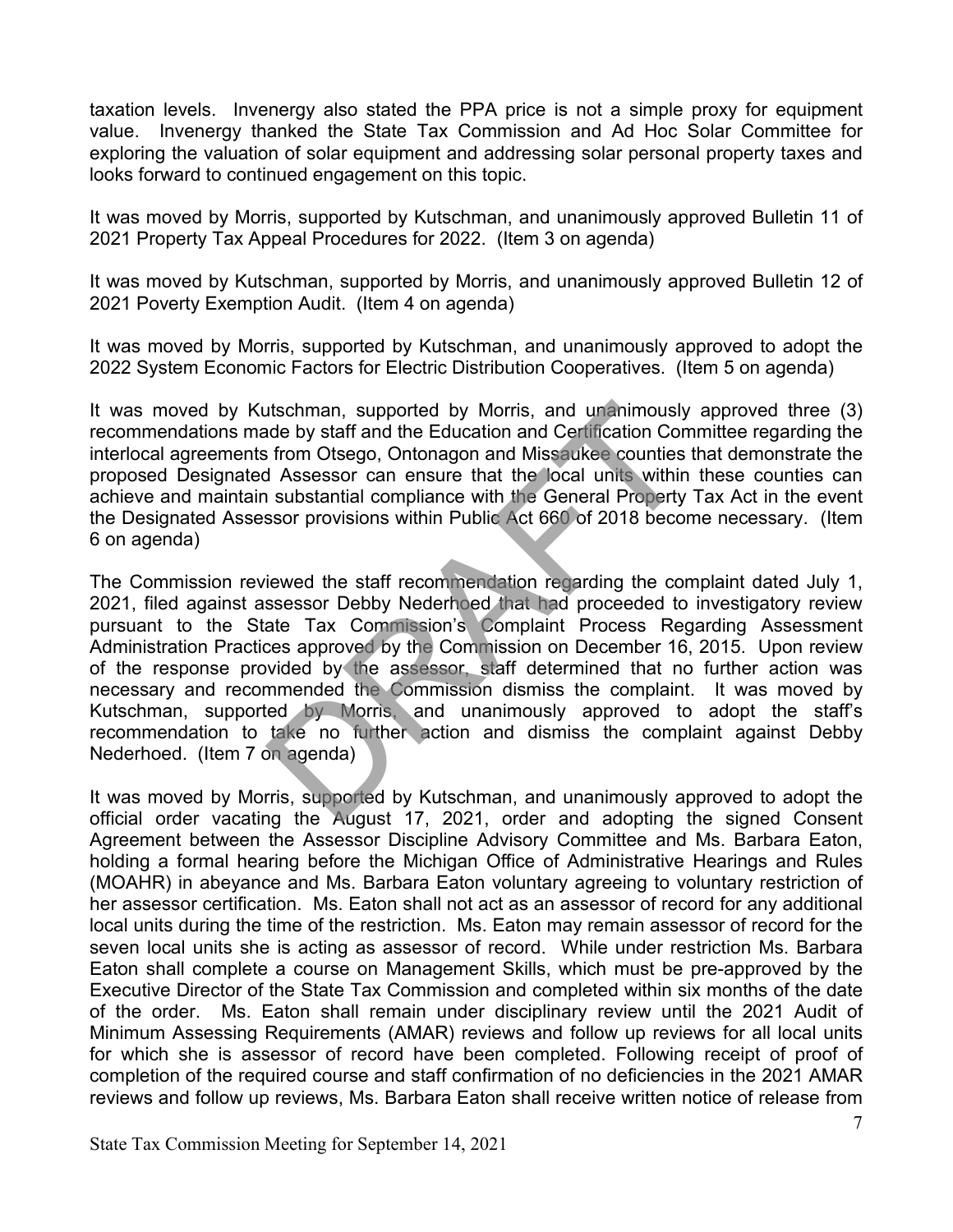restriction and discipline. Failure to successfully complete the course within six months of this order or any deficiencies in the 2021 AMAR reviews or follow up reviews shall result in Ms. Barbara Eaton being required to reappear before the Assessor Discipline Advisory Committee. (Item 8 on agenda)

It was moved by Kutschman, supported by Morris, and unanimously approved to adopt the official order to certify and return the 2019 Assessment Roll for Allis Township, Presque Isle County. (Item 9 on agenda)

It was moved by Morris, supported by Kutschman, and unanimously approved to adopt the official order to certify and return the 2019 Assessment Roll for City of Onaway, Presque Isle County. (Item 10 on agenda)

It was moved by Kutschman, supported by Morris, and unanimously approved to adopt the official order to assume jurisdiction of the 2021 Assessment Roll for Forester Township, Sanilac County due to the repetitive results of the AMAR reviews and a lack of understanding by the local assessor of the rates found in the database and order that a State Contractor will be assigned to fix the deficiencies noted in the roll and to complete the work for the 2022 assessment roll. Due to concerns of the assessing practices and errors found in Forester Township it is further ordered that the 2023 assessment roll will be audited for assessing practices and record card accuracy by State Tax Commission staff. The Commission further orders that a bill be sent to Forester Township, Sanilac County covering the time and expenses incurred by the State Tax Commission for implementation of this order. (Item 11 on agenda) ime jurisdiction of the 2021 Assessment Roll for<br>o the repetitive results of the AMAR reviews and a l<br>of the rates found in the database and order that a<br>e deficiencies noted in the roll and to complete the<br>e to concerns o

Chairperson Nolde stated the following: Thank you to the people who have come forward today as well as all of them that have taken part in this throughout the last several months. A special thank you to the Solar Ad Hoc Committee. It has been a lot of work a lot of dedication and effort on our parts, so this has not been done on the spur of the moment. Like I said a lot of thought and effort has gone into it a lot of research and while we may not agree we have come to some decisions at this point. For informational purposes, please make it known this committee developed the alternative specific tax based on value and does not include the incentives or reductions. Neither the State Tax Commission nor the Solar Ad Hoc Committee have the authority to enact on specific tax for utility scale solar. The Committee recognizes that any alternative specific tax would be determined through the legislative process and may reflect those incentives and policies that are out there and that are deemed necessary and essential to further the development of the alternative energy in Michigan. With that being said the State Tax Commission today will be voting on approving table one based on twomegawatt name plate capacity or higher solar installation as shown on page 10 of this report. Also, the recommendation of this table be reviewed annually. I think it is very important that we do this and make it part of this and again we keep getting more information and we want this process to be a good one.

It was moved by Kutschman, supported by Morris, and unanimously approved to adopt the Ad Hoc Solar Committee's Table 1 as in the final report and to annually review the tables.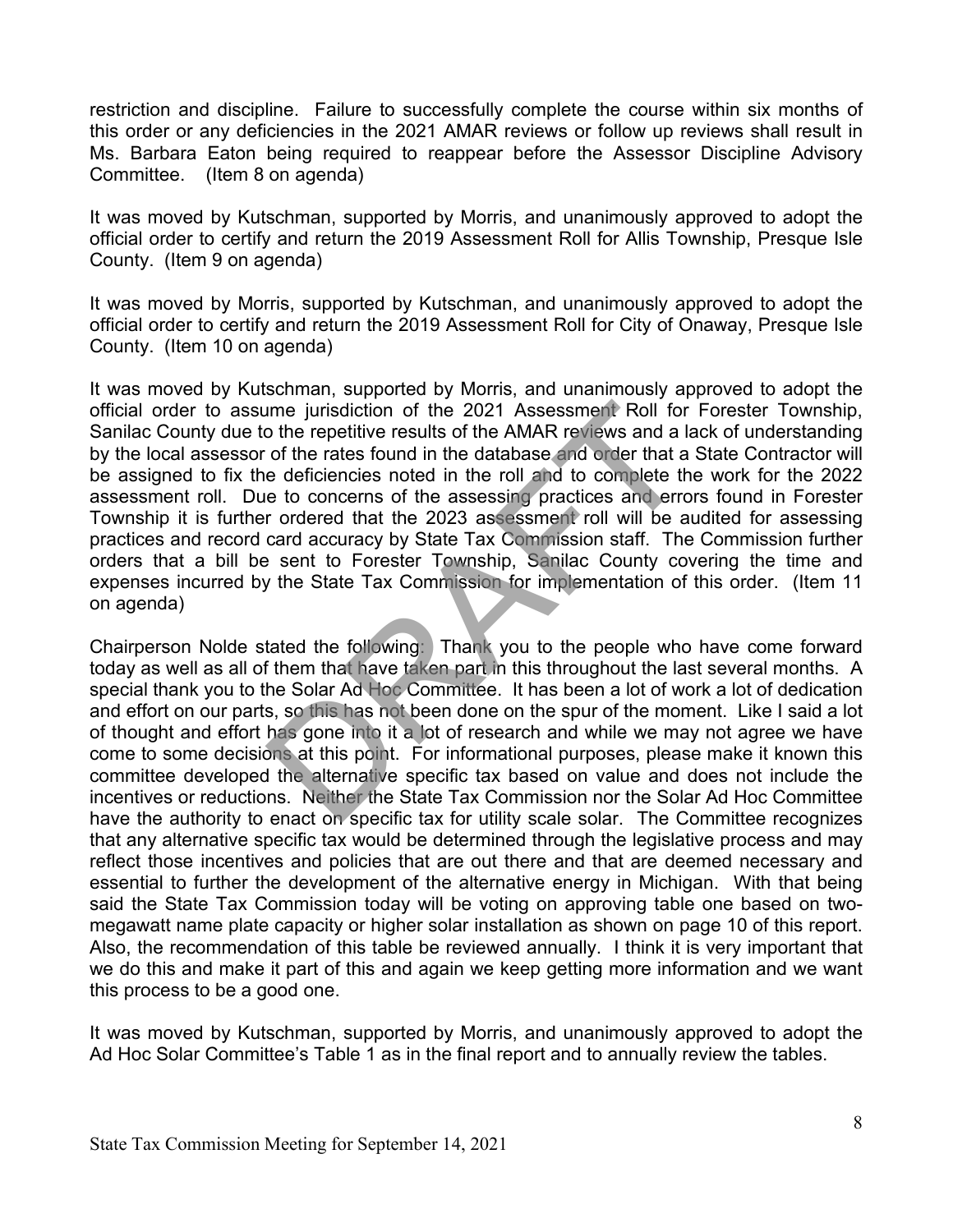Chairperson Nolde stated the following: At this time the State Tax Commission would like to direct staff to come back with the form for the October meeting for the approved table and to review and again provide recommendations to update previous guidance from the STC regarding solar valuation. (Item 12 on agenda)

It was moved by Morris, supported by Kutschman, and unanimously approved to adopt the staff recommendations on the **Exemptions Agenda**. (Item 13 on agenda) [\(Exemptions](https://www.michigan.gov/documents/treasury/13_Exemptions_Agenda_734740_7.pdf)  [Agenda Link\)](https://www.michigan.gov/documents/treasury/13_Exemptions_Agenda_734740_7.pdf)

It was moved by Kutschman, supported by Morris, and unanimously approved to adopt the MCL 211.154 petitions on the **Concurrence Agenda**. (Item 14 on agenda) [\(Concurrence](https://www.michigan.gov/documents/treasury/14_Agenda_-_Concurrence_-_For_Website_734741_7.pdf)  [Agenda Link\)](https://www.michigan.gov/documents/treasury/14_Agenda_-_Concurrence_-_For_Website_734741_7.pdf)

It was moved by Morris, supported by Kutschman, and unanimously approved to adopt the following staff recommendations for the 2021 Michigan Master Assessing Officer (MMAO) program along with continued updates of the course materials:

- Move one part of the current two-part final exam to be after classes but before appraisal report writing
- Subject and Comparables presented in appraisal report adjustment grids cannot be hypothetical
- Students may only use hypothetical data when calculating adjustments in the appraisal report (paired sales analysis in the work file)
- Hypothetical adjustments used in the appraisal report must not result in a zero adjustment
- Students must have a minimum of four comparables for each approach used in the appraisal report
- Students must have at least three elements of comparison adjustments (other than time) to analyze for the sales and income approaches and at least two elements of comparison adjustments (other than time) for the vacant land approach mendations for the 2021 Michigan Master Assess<br>
ontinued updates of the course materials:<br>
rt of the current two-part final exam to be after<br>
rt writing<br>
comparables presented in appraisal report adjustm<br>
only use hypothet

# **Public Comment** (Item 15 on agenda):

No member of the public wished to speak at public comment.

The October 12, 2021, Commission meeting is scheduled to take place at the Okemos Conference Center in the Okemos Ballroom A, B & C, 2187 University Park Drive, Okemos. In order to limit the spread of COVID-19, the meeting will also be held virtually via Microsoft Teams. The agenda along with a video and audio link to the virtual meeting will be posted on the State Tax Commission's website at [www.michigan.gov/statetaxcommission](http://www.michigan.gov/statetaxcommission) one week prior to the meeting.